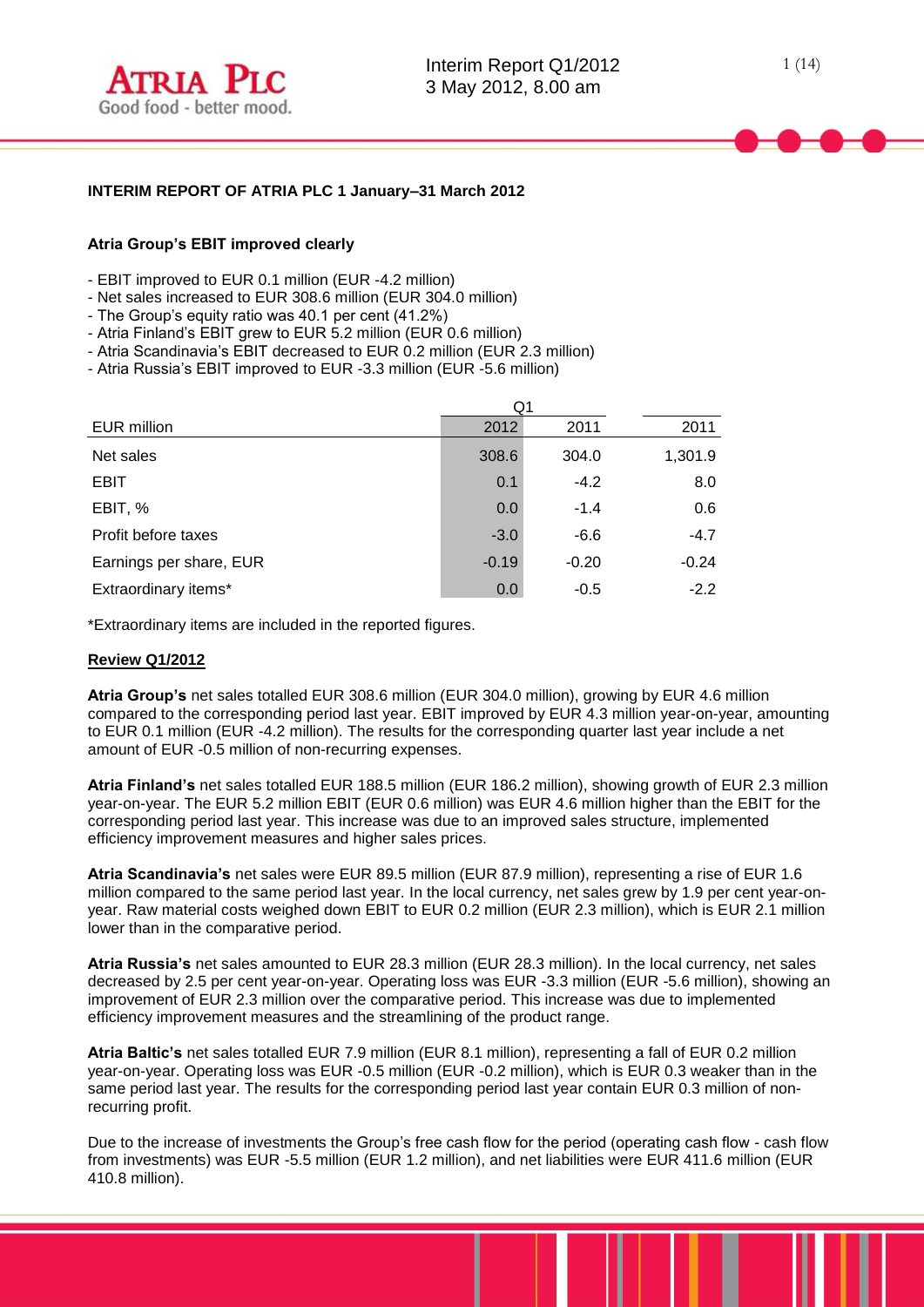

During the review period, a programme was launched to improve the profitability of Atria Scandinavia's production of meat products. The programme is aimed at streamlining and automating the production process of ham products and the slicing of cold cuts. Atria is investing approximately EUR 4.7 million in new production equipment for the Malmö plant. The manufacture of ham products and the slicing of cold cuts will be transferred from the Halmstad plant to the Malmö plant. The Halmstad plant will be closed down after the production transfer. The programme is expected to generate annual cost savings of approximately EUR 1.5 million. The savings will begin to materialise in 2012 and will be fully effective from the beginning of 2013.

During the review period, Atria Russia launched a programme aimed at improving production efficiency at the Sinyavino and Gorelovo plants. These measures are expected to generate annual cost savings of around EUR 2 million, which will be fully realised from the beginning of 2013.

Atria Plc's Board of Directors decided to terminate the share incentive plan for Atria Group's key personnel and replace it with a new long-term reward programme. The share incentive plan will no longer be applied in 2012.

After the review period, Olle Horm was appointed Executive Vice President of Atria Baltic and a member of Atria Group's Management Team. Horm will assume his position on 15 August 2012 at the latest. He will report to Juha Gröhn, CEO, Atria Plc. Atria Baltic's current Executive Vice President, Rauno Väisänen, will return to Atria Finland.

| <b>Key indicators</b>              |                 |       |          |
|------------------------------------|-----------------|-------|----------|
| <b>EUR million</b>                 | 31.3.12 31.3.11 |       | 31.12.11 |
|                                    |                 |       |          |
| Shareholders' equity per share EUR | 14.94           | 15.54 | 14.81    |
| Interest-bearing liabilities       | 420.0           | 428.8 | 409.4    |
| Equity ratio, %                    | 40.1            | 41.2  | 39.5     |
| Gearing, %                         | 98.8            | 97.0  | 97.1     |
| Net gearing, %                     | 96.8            | 92.9  | 95.5     |
| Gross investments in fixed assets  | 11.0            | 5.7   | 47.0     |
| % of net sales                     | 3.6             | 1.9   | 3.6      |
| Average FTE                        | 4.991           | 5,583 | 5,467    |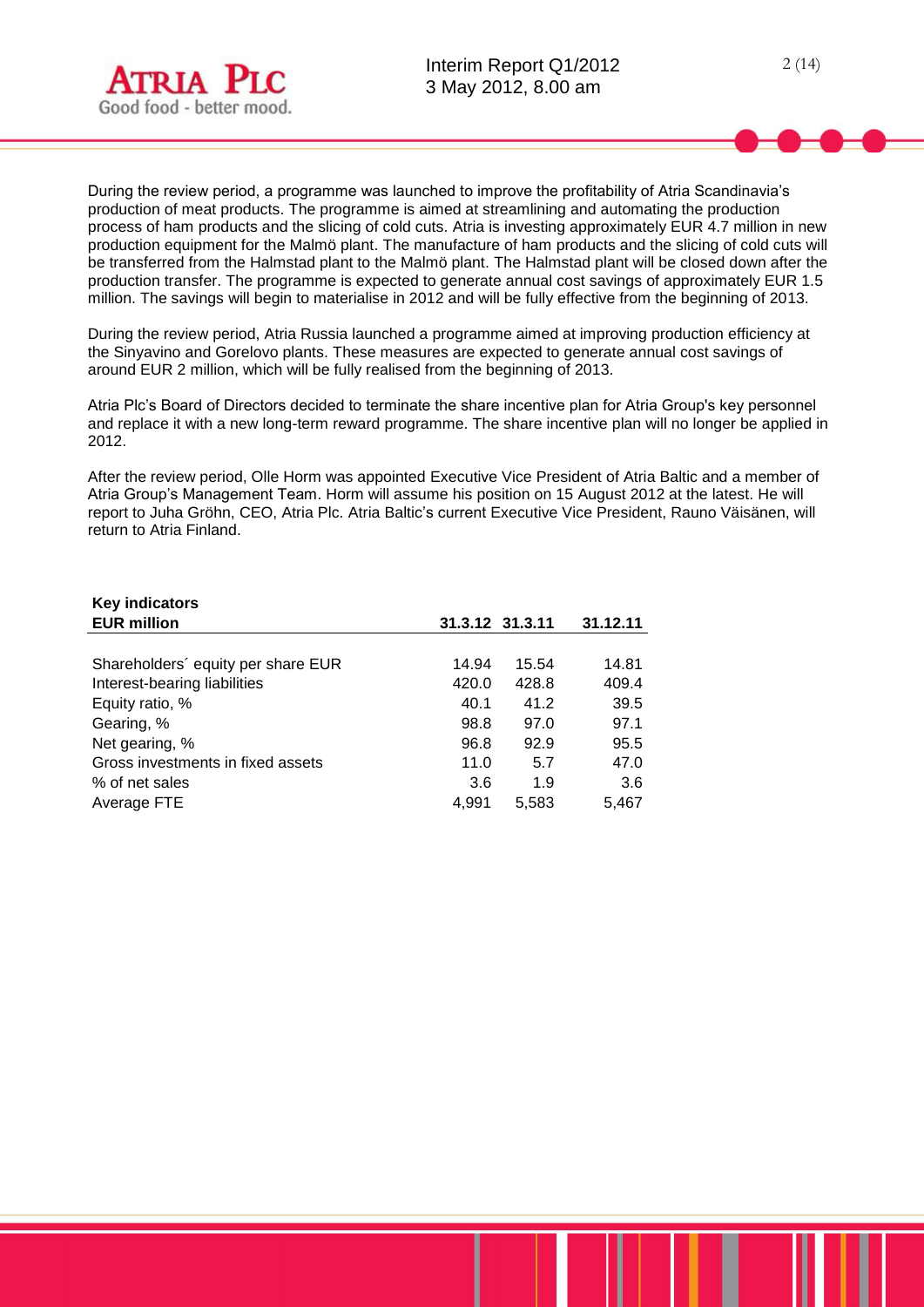|                      | Q1    |       |        |
|----------------------|-------|-------|--------|
| EUR million          | 2012  | 2011  | 2011   |
| Net sales            | 188.5 | 186.2 | 793.7  |
| <b>EBIT</b>          | 5.2   | 0.6   | 19.3   |
| EBIT, %              | 2.8   | 0.3   | 2.4    |
| Extraordinary items* | 0.0   | 0.0   | $-1.8$ |

\*Extraordinary items are included in the reported figures.

**Atria Finland's** net sales for the review period totalled EUR 188.5 million (EUR 186.2 million), showing growth of EUR 2.3 million year-on-year. The EUR 5.2 million EBIT (EUR 0.6 million) was EUR 4.6 million higher than the EBIT for the corresponding period last year. This increase was due to an improved sales structure, implemented efficiency improvement measures and higher sales prices.

According to Atria's own estimate, its market share in the retail trade is approximately 25 per cent (at the previous year's level). The sale of products under the new Family Farm Chicken (Perhetilan broileri) concept was particularly successful during the review period. Sales in the Food Service sector have also shown a positive trend in the early part of the year.

All meat used as raw material for Atria products is domestically sourced. Taking into account all types of meat, Atria paid producer prices that were over 5 per cent higher than in the same period last year.

The construction of the Kauhajoki bovine slaughterhouse and cutting plant and also the chicken hatchery are progressing as planned. The new slaughterhouse will be opened in early 2013, and the hatchery will be completed in the spring 2013. Part of the hatchery's additional capacity will be operational in the summer 2012.

Atria Handprint projects progressed according to plan. The Family Farm Chicken product concept was launched in January. Atria chicken fillet product packages bear the name of the farm, and consumers can access information online regarding the farm, product quality control and animal welfare.

Central labour market organisations awarded Atria Finland an honourable mention for its Early Caring employee well-being project. The reason was Atria's long-term development of employee well-being in a variety of ways. Employees' working ability has improved, and sickness-related absence has fallen in three years by over 3 percentage points.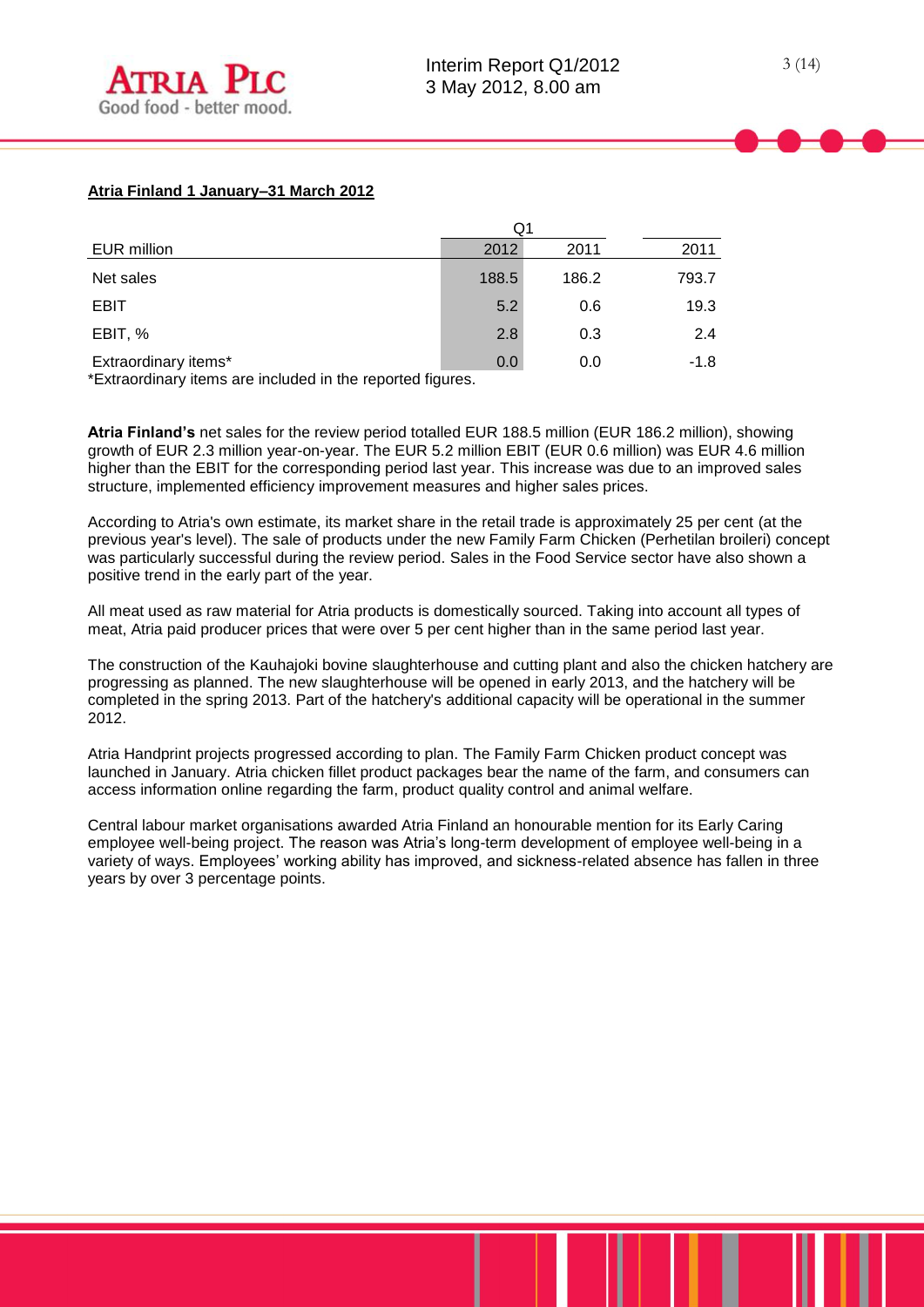# **Atria Scandinavia 1 January–31 March 2012**

|                      | Q1   |      |       |
|----------------------|------|------|-------|
| EUR million          | 2012 | 2011 | 2011  |
| Net sales            | 89.5 | 87.9 | 374.9 |
| <b>EBIT</b>          | 0.2  | 2.3  | 13.8  |
| EBIT, %              | 0.2  | 2.6  | 3.7   |
| Extraordinary items* | 0.0  | 0.0  | 0.7   |

\*Extraordinary items are included in the reported figures.

**Atria Scandinavia's** net sales for the review period were EUR 89.5 million (EUR 87.9 million), representing a rise of EUR 1.6 million compared to the same period last year. In the local currency, net sales grew by 1.9 per cent year-on-year. EBIT was EUR 0.2 million (EUR 2.3 million), which is EUR 2.1 million lower than in the comparison period.

The reason for the decrease in EBIT was the higher price of meat raw material. The general price level of meat raw material rose sharply at the end of 2011 and has remained high ever since. Atria has not been able to pass on all of the increased raw material costs to sales prices during the review period.

A strong upward trend was seen in the sale of Atria's own brands. The sale of cold cuts particularly strengthened Atria's market share in both Sweden and Denmark (source: AC Nielsen).

During the review period, a programme was launched to improve the profitability of Atria Scandinavia's production of meat products. The programme is aimed at streamlining and automating the production process for ham products and the slicing of cold cuts. Atria is investing approximately EUR 4.7 million in new production equipment for the Malmö plant. The manufacture of ham products and the slicing of cold cuts will be transferred from the Halmstad plant to the Malmö plant. The Halmstad plant will be closed down after the production transfer. The programme is expected to generate annual cost savings of approximately EUR 1.5 million. The savings will begin to materialise in 2012 and will be fully effective from the beginning of 2013.

In the review period, Atria's Handprint programme focused on two areas: managing product quality and developing employee competence.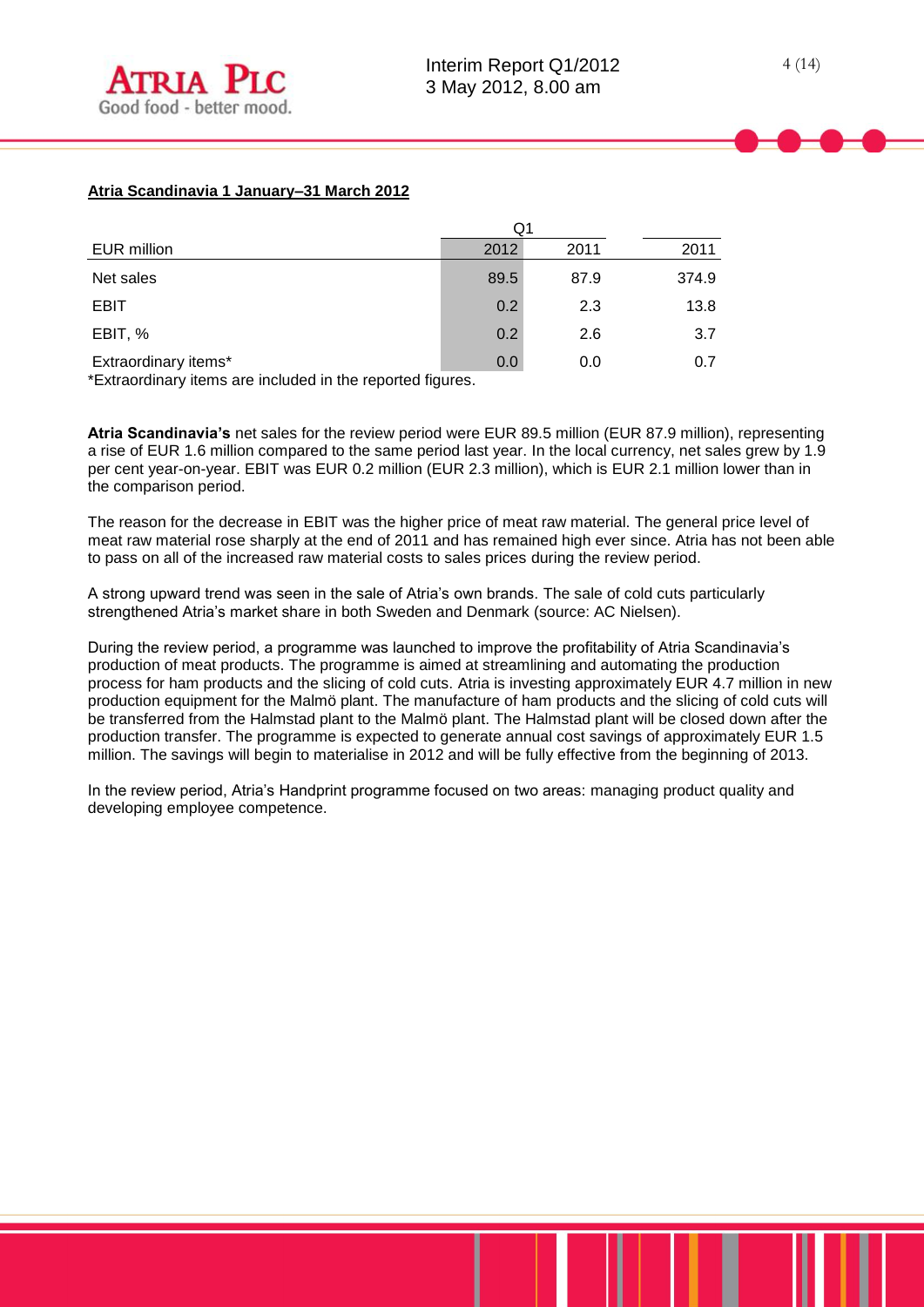# **Atria Russia 1 January–31 March 2012**

|                      | Q1      |         |         |
|----------------------|---------|---------|---------|
| EUR million          | 2012    | 2011    | 2011    |
| Net sales            | 28.3    | 28.3    | 123.0   |
| <b>EBIT</b>          | $-3.3$  | $-5.6$  | $-18.9$ |
| EBIT, %              | $-11.8$ | $-19.7$ | $-15.4$ |
| Extraordinary items* | 0.0     | 0.0     | 0.0     |

\*Extraordinary items are included in the reported figures.

**Atria Russia's** net sales for the review period amounted to EUR 28.3 million (EUR 28.3 million). In the local currency, net sales decreased by 2.5 per cent year-on-year. Operating loss was EUR -3.3 million (EUR -5.6 million), showing an improvement of EUR 2.3 million over the comparison period.

The development of net sales was slowed down by the reduction of the product range and the decrease in sales volumes in Moscow. The EBIT improved due to implemented efficiency improvement measures and the streamlining of the product range.

According to Atrias own estimate the market share has remained stable in St Petersburg, where Atria is the market leader in the product groups it represents. As a result of the streamlining of the product range, the market share in Moscow has decreased slightly.

During the review period, Atria Russia launched a programme aimed at improving production efficiency at the Sinyavino and Gorelovo plants. These measures are expected to generate annual cost savings of around EUR 2 million, which will be fully realised from the beginning of 2013.

# $O<sub>1</sub>$ EUR million 2012 2011 2011 **Net sales 6 8.1 35.2 7.9 8.1 35.2**  $EBIT$  -0.5 -0.2 -2.2 **EBIT, % -6.7** -2.5 -6.1

### **Atria Baltic 1 January–31 March 2012**

Extraordinary items\* by the contract of the contract of the contract of the contract of the contract of the contract of the contract of the contract of the contract of the contract of the contract of the contract of the co

\*Extraordinary items are included in the reported figures.

**Atria Baltic's** net sales for the review period totalled EUR 7.9 million (EUR 8.1 million), representing a fall of EUR 0.2 million year-on-year. Operating loss was EUR -0.5 million (EUR -0.2 million), which is EUR 0.3 weaker than in the same period last year.

The decrease in net sales was caused by lower sales of primary production. Meanwhile, sales to the retail sector increased in the review period. Growth was strongest in consumer-packed meat.

The weakened results were caused by the increase in raw material prices, which could not be fully transferred to sales prices. The results for the corresponding period last year include a non-recurring sales profit item of EUR 0.3 million.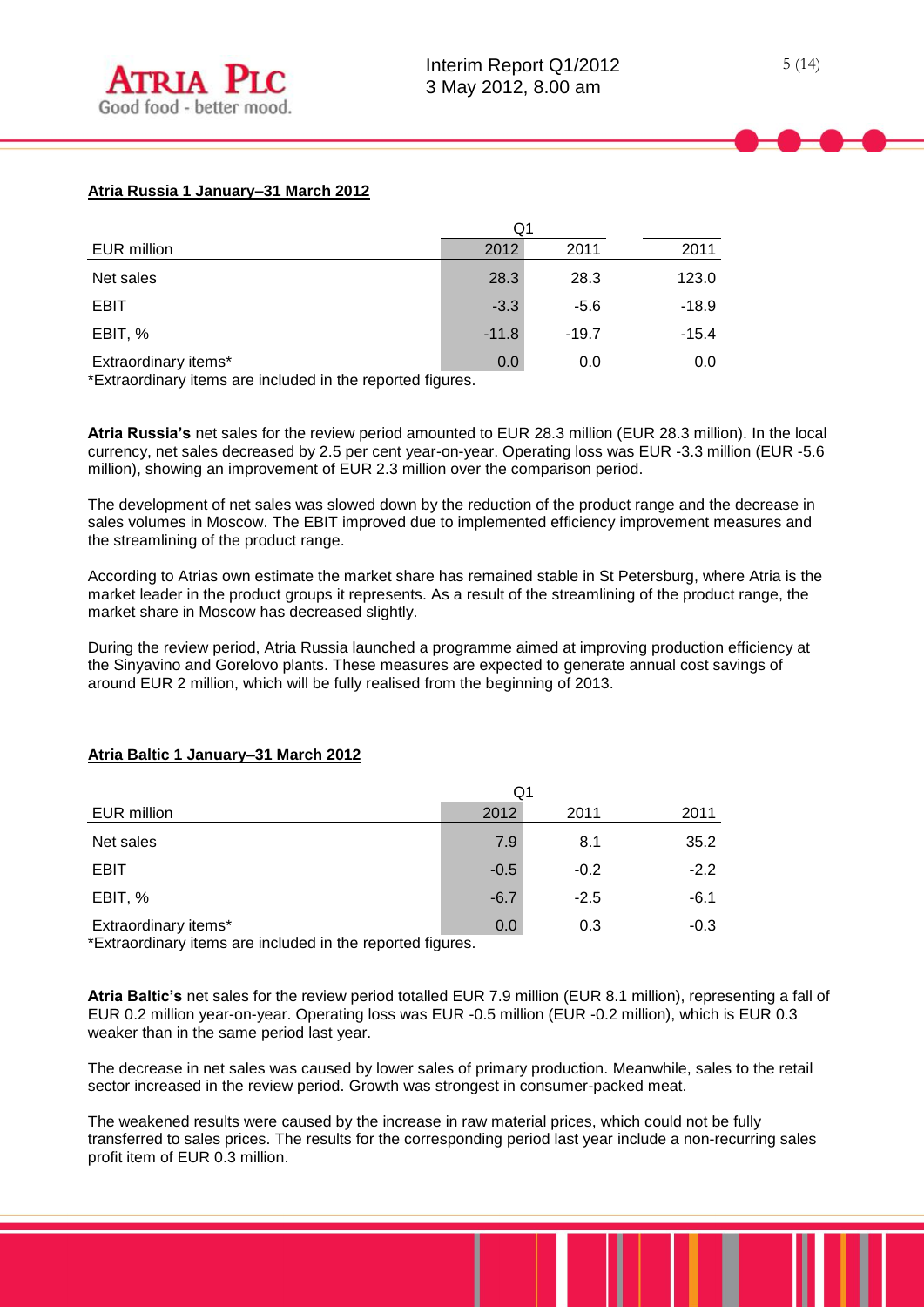

#### **Financing, cash flow, investments and equity ratio**

In February, Atria Plc took out a EUR 30 million bullet loan with a five-year maturity. The new loan was used to pay off short-term liabilities. At the end of the review period, the amount of undrawn committed credit facilities stood at EUR 151.9 million (EUR 127.3 million). The average maturity of loans and committed credit limits at the end of the review period was 3 years 1 month (3 years 2 months).

Due to the increase of investments the Group's free cash flow for the period (operating cash flow – cash flow from investments) was EUR -5.5 million (EUR 1.2 million). Interest-bearing net liabilities came to EUR 411.6 million, showing an increase of EUR 8.8 million since the turn of the year. The Group's investments during the period totalled EUR 11.0 million (EUR 5.7 million). The equity ratio was 40.1 per cent (41.2 %).

#### **Events after the review period**

Olle Horm was appointed Executive Vice President of Atria Baltic and a member of Atria Group's Management Team. Horm will assume his position on 15 August 2012, at the latest. He will report to Juha Gröhn, CEO, Atria Plc. Atria Baltic's current Executive Vice President, Rauno Väisänen, will return to Atria Finland.

#### **Personnel**

The Group had an average of 4,991 employees (5,583) during the period under review. Personnel by business area:

| Atria Finland     | 1,958 (2,098) |
|-------------------|---------------|
| Atria Scandinavia | 1,140 (1,154) |
| Atria Russia      | 1,544 (1,923) |
| Atria Baltic      | 349 (408)     |
|                   |               |

#### **Atria Plc's administration**

Atria Plc's Board of Directors: Martti Selin, Chairman of the Board; Timo Komulainen, Deputy Chairman; and members Tuomo Heikkilä, Esa Kaarto, Maisa Romanainen and Harri Sivula.

#### **Incentive schemes**

Atria Plc's Board of Directors decided to terminate the share incentive plan for Atria Group's key personnel and replace it with a new long-term reward programme. The share incentive plan will no longer be applied in 2012.

The new long-term reward programme for the Group's key personnel has three 12-month periods: 2012, 2013 and 2014. The full earning period for the programme ends on 31 December 2014. The reward earned in an earning period is determined after the period has expired based on how well the targets have been achieved. The plan offers an opportunity to earn cash rewards for reaching targets established for the relevant earning period. Any profit from the programme is based on the Group's earnings per share (EPS). Cash rewards payable under the programme throughout the course of its earning period, between 2012 and 2014, are capped at EUR 4.5 million. The new long-term reward programme covers 40 of Atria Group's key persons.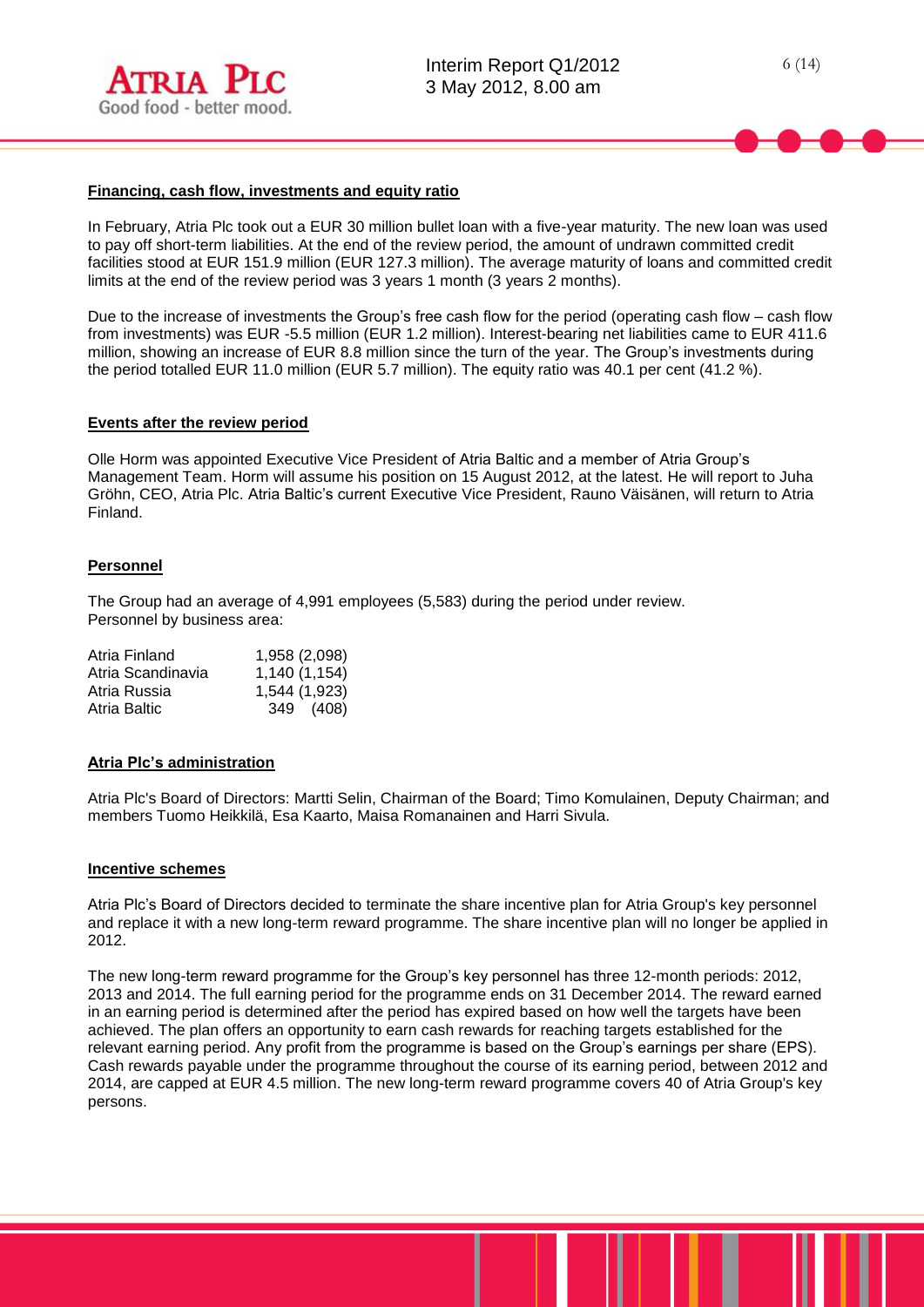

#### **Short-term business risks**

No significant changes have occurred in Atria Group's short-term business risks compared with the risks described in the financial statements for 2011.

#### **Outlook for the future**

The Group's EBIT was EUR 8.0 million in 2011. A considerably higher EBIT is anticipated for 2012, and performance is expected to improve, especially in the second half of the year. A moderate increase in net sales is also expected in 2012.

#### **Dividend distribution proposal**

The Board of Directors proposes that a dividend of EUR 0.20 be paid for each share for the financial year 2011.

#### **Valid authorisations and authorisation to grant special rights and purchase of treasury shares**

The 2011 Annual General Meeting authorised the Board of Directors to decide, on one or several occasions, on an issue of a maximum of 12,800,000 new Series A shares or on the disposal of any Series A shares held by the company through a share issue and/or by granting option rights or other special rights entitling investors to shares as referred to in Chapter 10, Section 1 of the Companies Act. The authorisation is intended to be used for the financing or execution of any acquisitions or other arrangements or investments relating to the company's business, for the implementation of the company's incentive programme or for other purposes subject to a decision by the Board.

The Board is also authorised to decide on all terms and conditions of the share issue and of the granting of special rights as referred to in Chapter 10, Section 1 of the Companies Act. The authorisation thus includes the right to also issue shares in deviation from the proportion of the shares held by the shareholders under the conditions provided by law, the right to issue shares against or without payment and the right to decide on a share issue to the company itself without payment – subject to the provisions of the Companies Act regarding the maximum number of treasury shares to be held by a company.

The authorisation shall supersede the share issue authorisation granted by the Annual General Meeting on 29 April 2010 to the Board of Directors, and is valid until the closing of the next Annual General Meeting or until 30 June 2012, whichever is first.

The Annual General Meeting authorised the Board of Directors to decide, on one or several occasions, on the acquisition of a maximum of 2,800,000 of the Company's own Series A shares with funds belonging to the company's unrestricted equity, subject to the provisions of the Limited Liability Companies Act regarding the maximum number of treasury shares to be held by a company. The company's own Series A shares may be acquired for use as consideration in any acquisitions or other arrangements relating to the company's business, to finance investments, as part of the company's incentive scheme, to develop the company's capital structure, to be otherwise further transferred, to be retained by the company or to be cancelled.

The shares shall be acquired in a proportion other than that of the shareholders' current shareholdings in the company in public trading arranged by NASDAQ OMX Helsinki Ltd at the trading market price at the moment of acquisition. The shares shall be acquired and paid for in accordance with the rules of NASDAQ OMX Helsinki Ltd and Euroclear Finland Oy.

The Board of Directors was authorised to decide on the acquisition of the company's own shares in all other respects. The authorisation shall supersede the authorisation granted by the Annual General Meeting on 29 April 2010 to the Board of Directors to decide on the acquisition of the company's own shares and be valid until the closing of the next Annual General Meeting or until 30 June 2012, whichever is first.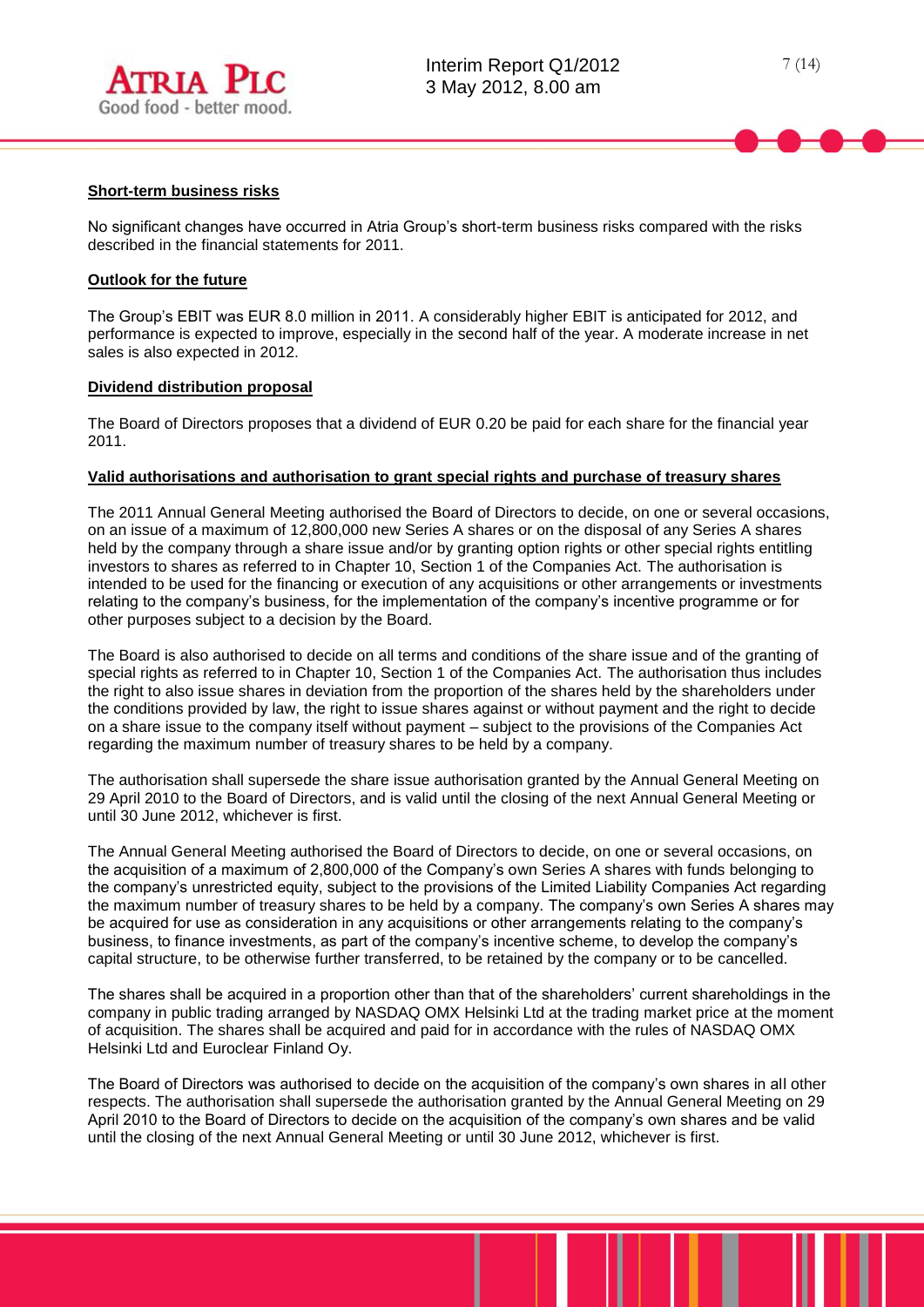

#### **Accounting principles**

This interim report has been prepared in accordance with the IAS 34 Interim Financial Reporting standard. Atria has applied the same principles in preparing this interim report as in preparing the 2011 annual financial statements. However, since 1 January 2012, the Group has adopted new or revised standards and IFRIC interpretations published by the IASB, included in the accounting principles of the annual financial statements of 2011. These new or revised standards or interpretations did not have any impact on the figures presented for the review period.

The principles and formulas for the calculation of key indicators have not changed, and they are presented in the 2011 annual financial statements. The figures given in the interim report are presented in units of 1,000,000 euros, so the combined total of individual figures may differ from the total sum presented. The figures presented in this interim report are unaudited.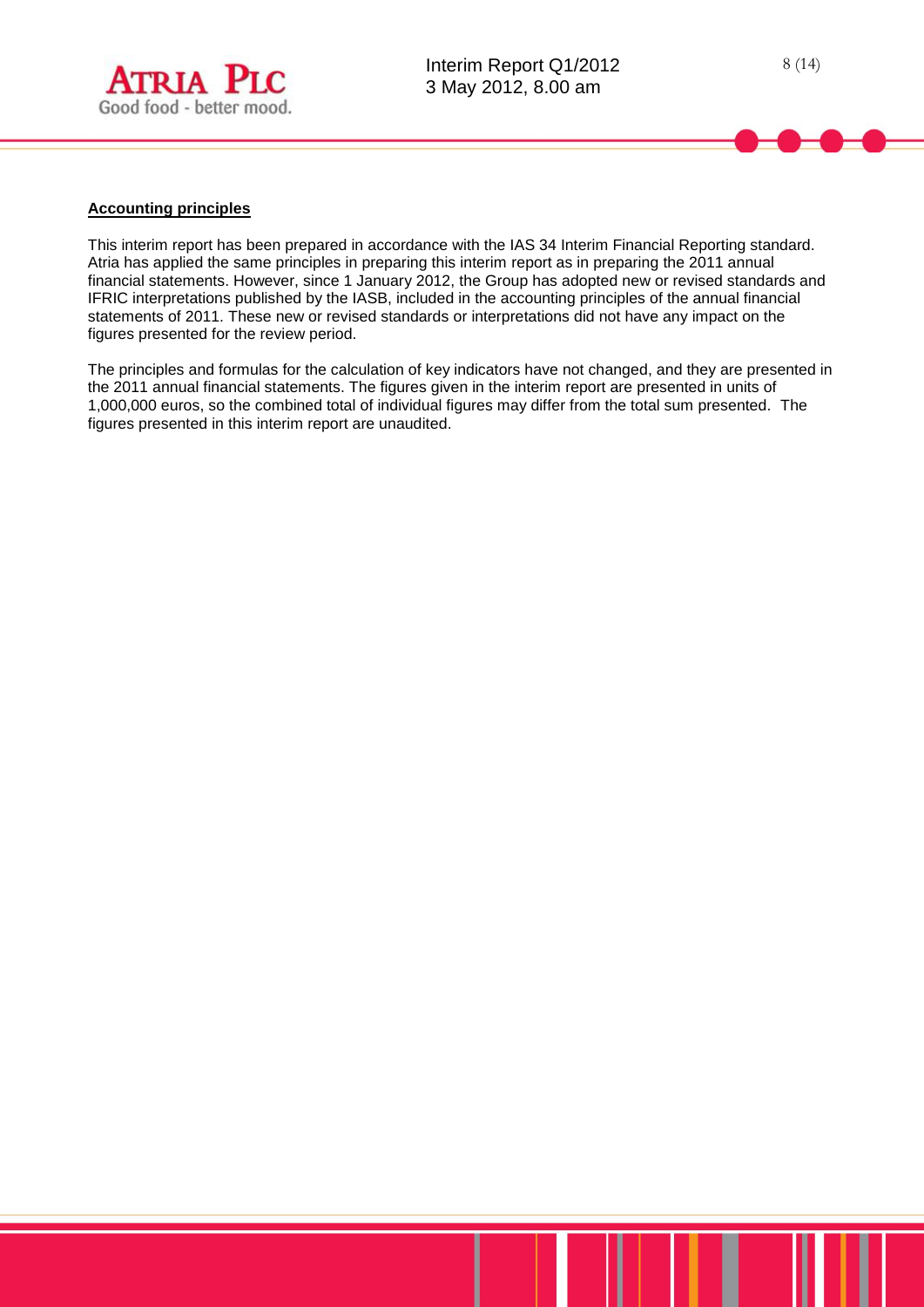# **ATRIA GROUP**

| <b>CONSOLIDATED INCOME STATEMENT</b>                                  |                    |                    |                    |
|-----------------------------------------------------------------------|--------------------|--------------------|--------------------|
| <b>EUR million</b>                                                    | $1 - 3/12$         | $1 - 3/11$         | 1-12/11            |
| <b>Net sales</b>                                                      | 308.6              | 304.0              | 1 301.9            |
| Cost of goods sold                                                    | $-275.3$           | $-275.8$           | $-1$ 162.7         |
| <b>Gross profit</b>                                                   | 33.2               | 28.2               | 139.2              |
| Sales and marketing costs                                             | $-22.3$            | $-21.4$            | $-90.5$            |
| Administration costs                                                  | $-11.0$            | $-11.9$            | $-42.4$            |
| Other operating income                                                | 0.5                | 1.4                | 8.4                |
| Other operating expenses                                              | $-0.4$             | $-0.5$             | $-6.8$             |
| <b>EBIT</b>                                                           | 0.1                | $-4.2$             | 8.0                |
| Finance income and costs<br>Income from joint-ventures and associates | $-3.5$<br>0.4      | $-3.0$<br>0.6      | $-14.1$<br>$1.4$   |
| <b>Profit before tax</b>                                              | $-3.0$             | $-6.6$             | $-4.7$             |
| Income taxes                                                          | $-2.3$             | 1.1                | $-1.9$             |
| <b>Profit for the period</b>                                          | $-5.3$             | $-5.5$             | $-6.6$             |
| Profit attributable to:<br>Owners of the parent                       | $-5.3$             | $-5.6$             | $-6.7$             |
| Non-controlling interests                                             | 0.0                | 0.1                | 0.0                |
| <b>Total</b>                                                          | $-5.3$             | $-5.5$             | $-6.6$             |
| Basic earnings/share, EUR<br>Diluted earnings/share, EUR              | $-0.19$<br>$-0.19$ | $-0.20$<br>$-0.20$ | $-0.24$<br>$-0.24$ |

# **CONSOLIDATED STATEMENT OF COMPREHENSIVE INCOME**

| <b>EUR million</b>                          | $1 - 3/12$ | $1 - 3/11$ | $1 - 12/11$ |
|---------------------------------------------|------------|------------|-------------|
| <b>Profit for the period</b>                | $-5.3$     | $-5.5$     | -6.6        |
| Other comprehensive income after tax:       |            |            |             |
| Cash flow hedging                           | 0.6        | 0.2        | $-6.2$      |
| Actuarial loss on post employment           |            |            |             |
| benefit obligations                         | 0.0        | 0.0        | $-1.6$      |
| <b>Translation differences</b>              | 8.4        | 1.4        | $-2.9$      |
| Total comprehensive income for the period   | 3.6        | $-3.9$     | $-17.3$     |
| Total comprehensive income attributable to: |            |            |             |
| Owners of the parent                        | 3.6        | $-4.0$     | $-17.3$     |
| Non-controlling interests                   | 0.0        | 0.1        | 0.1         |
| Total                                       | 3.6        | $-3.9$     | $-17.3$     |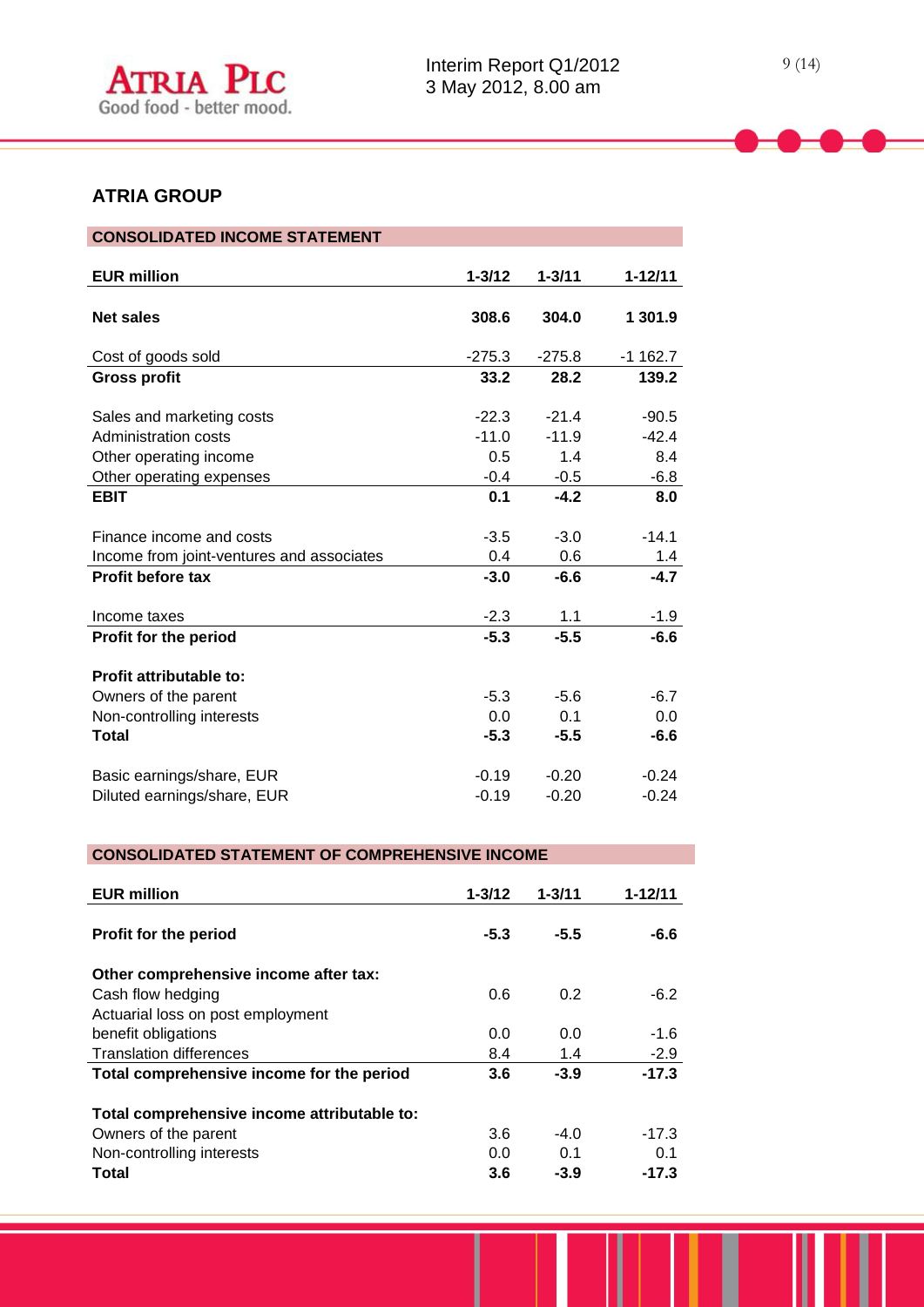# **CONSOLIDATED STATEMENT OF FINANCIAL POSITION**

| <b>Assets</b>                                |         |         |          |
|----------------------------------------------|---------|---------|----------|
| <b>EUR million</b>                           | 31.3.12 | 31.3.11 | 31.12.11 |
|                                              |         |         |          |
| <b>Non-current assets</b>                    |         |         |          |
| Property, plant and equipment                | 469.5   | 464.5   | 464.4    |
| <b>Biological assets</b>                     | 1.4     | 1.2     | 1.4      |
| Goodwill                                     | 164.1   | 162.8   | 163.1    |
| Other intangible assets                      | 74.7    | 75.2    | 74.4     |
| Investments in joint ventures and associates | 14.2    | 12.5    | 13.9     |
| Other financial assets                       | 1.6     | 1.6     | 1.6      |
| Loans and other receivables                  | 20.1    | 21.1    | 19.9     |
| Deferred tax assets                          | 15.5    | 13.0    | 15.9     |
| <b>Total</b>                                 | 761.0   | 751.8   | 754.6    |
|                                              |         |         |          |
| <b>Current assets</b>                        |         |         |          |
| Inventories                                  | 108.5   | 106.6   | 108.2    |
| <b>Biological assets</b>                     | 5.6     | 5.8     | 5.3      |
| Trade and other receivables                  | 172.6   | 183.1   | 188.4    |
| Cash and cash equivalents                    | 8.4     | 18.0    | 6.6      |
| <b>Total</b>                                 | 295.0   | 313.6   | 308.5    |
|                                              |         |         |          |
| Non-current assets held for sale             | 4.5     | 9.2     | 4.4      |
| <b>Total assets</b>                          | 1,060.5 | 1,074.7 | 1,067.5  |
|                                              |         |         |          |
| <b>Equity and liabilities</b>                |         |         |          |
| <b>EUR million</b>                           | 31.3.12 | 31.3.11 | 31.12.11 |
|                                              |         |         |          |
| Equity belonging to the shareholders         |         |         |          |
| of the parent company                        | 422.4   | 439.2   | 418.8    |
| Non-controlling interest                     | 3.0     | 3.0     | 2.9      |
| <b>Total equity</b>                          | 425.3   | 442.2   | 421.7    |
|                                              |         |         |          |
| <b>Non-current liabilities</b>               |         |         |          |
| Interest-bearing financial liabilities       | 325.1   | 298.9   | 297.1    |
| Deferred tax liabilities                     | 47.1    | 47.4    | 48.0     |
| Pension liabilities                          | 7.4     | 0.0     | 7.3      |
| Other non-interest-bearing liabilities       | 4.3     | 0.0     | 4.2      |
| Provisions                                   |         |         |          |
|                                              |         |         |          |
|                                              | 0.0     | 0.8     | 0.0      |
| <b>Total</b>                                 | 383.9   | 347.2   | 356.5    |
|                                              |         |         |          |
| <b>Current liabilities</b>                   |         |         |          |
| Interest-bearing financial liabilities       | 94.9    | 130.0   | 112.2    |
| Trade and other payables                     | 156.3   | 155.3   | 177.0    |
| <b>Total</b>                                 | 251.3   | 285.3   | 289.3    |
|                                              |         |         |          |
| <b>Total liabilities</b>                     | 635.1   | 632.5   | 645.8    |
| <b>Total equity and liabilities</b>          | 1,060.5 | 1,074.7 | 1,067.5  |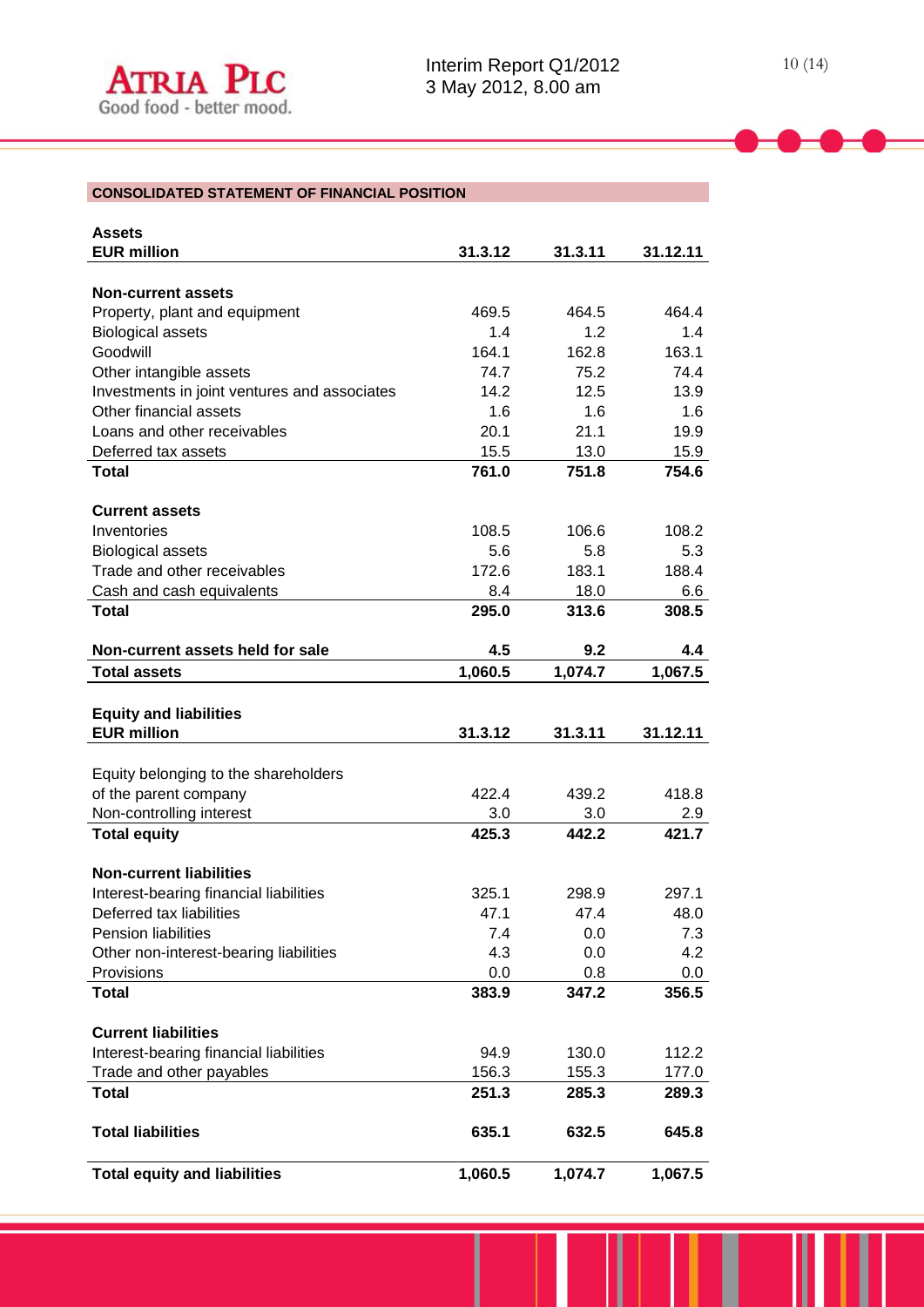### **CONSOLIDATED STATEMENT OF CHANGES IN EQUITY**

| <b>EUR million</b>                                                                                  | Equity belonging to the shareholders<br>of parent company |                                      |            |                     |                                 | Non-<br>cont<br>roll | <b>Total</b><br>equity                  |              |                      |            |
|-----------------------------------------------------------------------------------------------------|-----------------------------------------------------------|--------------------------------------|------------|---------------------|---------------------------------|----------------------|-----------------------------------------|--------------|----------------------|------------|
|                                                                                                     | ca<br>pit<br>al                                           | Share Share Own Other<br>pre<br>mium | sha<br>res | reser<br><b>ves</b> | non-<br>rest.<br>equity<br>fund | lation<br>diff.      | Inv. Trans Retain<br>ed<br>earn<br>ings | <b>Total</b> | ing<br>inte<br>rests |            |
| <b>Equity 1.1.11</b>                                                                                | 48.1                                                      | 138.5                                | $-1.3$     | 1.8                 | 110.6                           | $-14.4$              |                                         | 159.9 443.2  | 2.9                  | 446.1      |
| Comprehensive<br>income for the period<br>Profit for the period<br>Other comprehensive              |                                                           |                                      |            |                     |                                 |                      | $-5.6$                                  | $-5.6$       | 0.1                  | $-5.5$     |
| income<br>Cash flow hedging<br><b>Translation differences</b><br><b>Transactions</b><br>with owners |                                                           |                                      |            | 0.2                 |                                 | 1.4                  |                                         | 0.2<br>1.4   |                      | 0.2<br>1.4 |
| Distribution of dividends                                                                           |                                                           |                                      |            |                     |                                 |                      |                                         | 0.0          |                      | 0.0        |
| <b>Equity 31.3.11</b>                                                                               | 48.1                                                      | 138.5                                | $-1.3$     | 2.0                 | 110.6                           | $-13.0$              |                                         | 154.3 439.2  | 3.0                  | 442.2      |
| <b>Equity 1.1.12</b>                                                                                | 48.1                                                      | 138.5                                | $-1.3$     | $-4.4$              | 110.6                           | $-17.2$              |                                         | 144.5 418.8  | 2.9                  | 421.7      |
| Comprehensive<br>income for the period<br>Profit for the period<br>Other comprehensive<br>income    |                                                           |                                      |            |                     |                                 |                      | $-5.3$                                  | $-5.3$       | 0.0                  | $-5.3$     |
| Cash flow hedging<br><b>Actuarial loss</b>                                                          |                                                           |                                      |            | 0.6                 |                                 |                      |                                         | 0.6          |                      | 0.6<br>0.0 |
| <b>Translation differences</b><br><b>Transactions</b>                                               |                                                           |                                      |            |                     |                                 | 8.3                  |                                         | 8.3          | 0.0                  | 8.4        |
| with owners<br>Distribution of dividends                                                            |                                                           |                                      |            |                     |                                 |                      |                                         | 0.0          |                      | 0.0        |
| <b>Equity 31.3.12</b>                                                                               | 48.1                                                      | 138.5                                | $-1.3$     | $-3.8$              | 110.6                           | $-8.9$               |                                         | 139.2 422.4  | 3.0                  | 425.3      |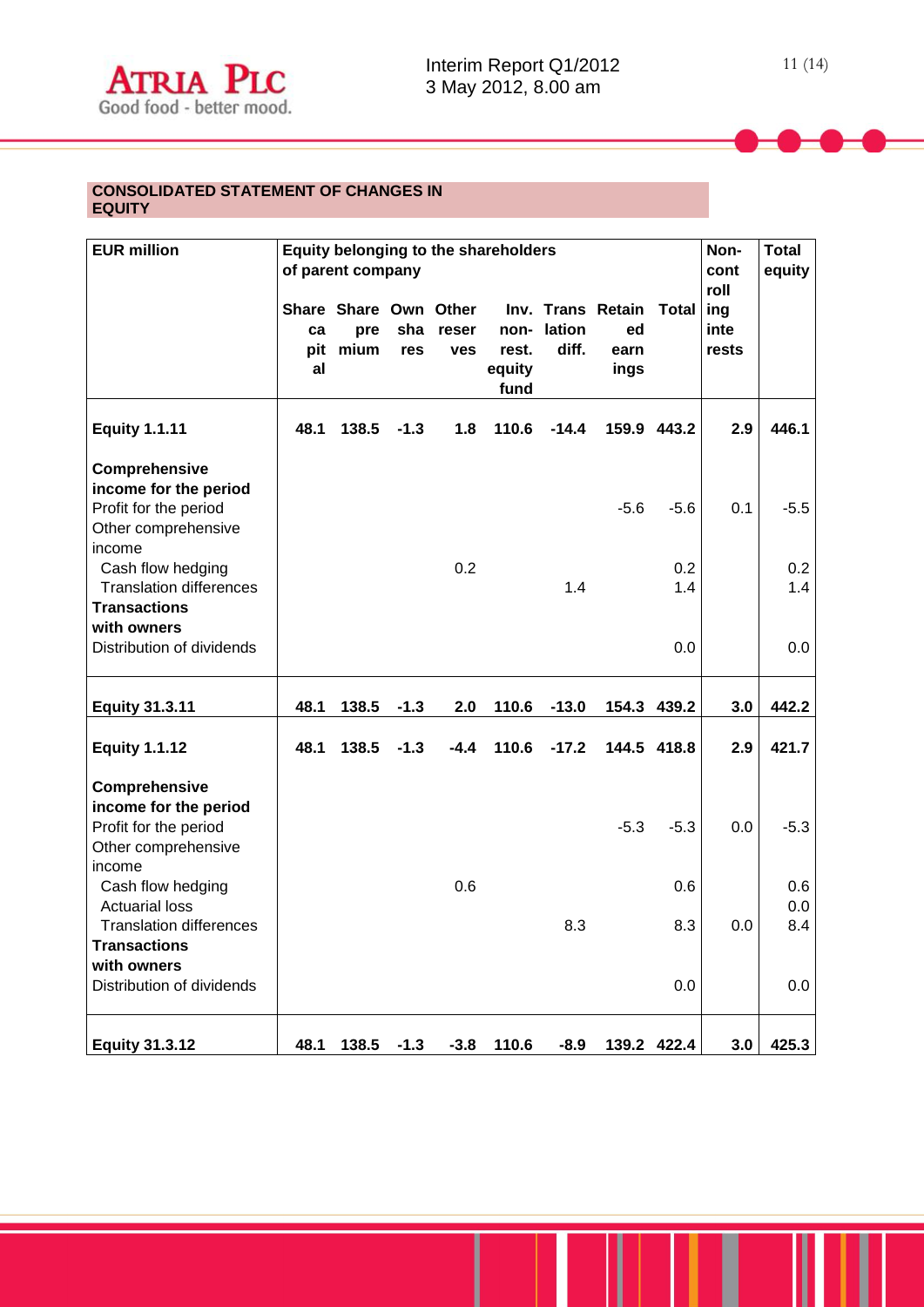# **CONSOLIDATED CASH FLOW STATEMENT**

| <b>EUR million</b>                      | $1 - 3/12$ | $1 - 3/11$ | $1 - 12/11$ |
|-----------------------------------------|------------|------------|-------------|
|                                         |            |            |             |
| Cash flow from operating activities     |            |            |             |
| Operating activities                    | $-0.3$     | $-3.1$     | 61.0        |
| Financial items and taxes               | 3.4        | 7.0        | $-10.7$     |
|                                         |            |            |             |
| Net cash flow from operating activities | 3.1        | 3.9        | 50.3        |
| Cash flow from investing activities     |            |            |             |
| Tangible and intangible assets          | $-10.3$    | $-5.2$     | $-34.2$     |
| Disposal of subsidiary                  |            | 2.0        | 2.0         |
| Acquisition of subsidiary               |            |            | $-6.1$      |
| Investments                             | 1.7        | 0.5        | $-2.5$      |
|                                         |            |            |             |
| Net cash used in investing activities   | $-8.6$     | $-2.7$     | $-40.8$     |
| Cash flow from financing activities     |            |            |             |
| Loans drawn down                        | 30.0       | 1.5        | 50.0        |
| Loans repaid                            | $-22.9$    | $-3.1$     | $-64.2$     |
| Dividends paid                          |            |            | $-7.0$      |
|                                         |            |            |             |
| Net cash used in financing activities   | 7.1        | $-1.6$     | $-21.2$     |
| <b>Change in liquid funds</b>           | 1.6        | $-0.5$     | $-11.7$     |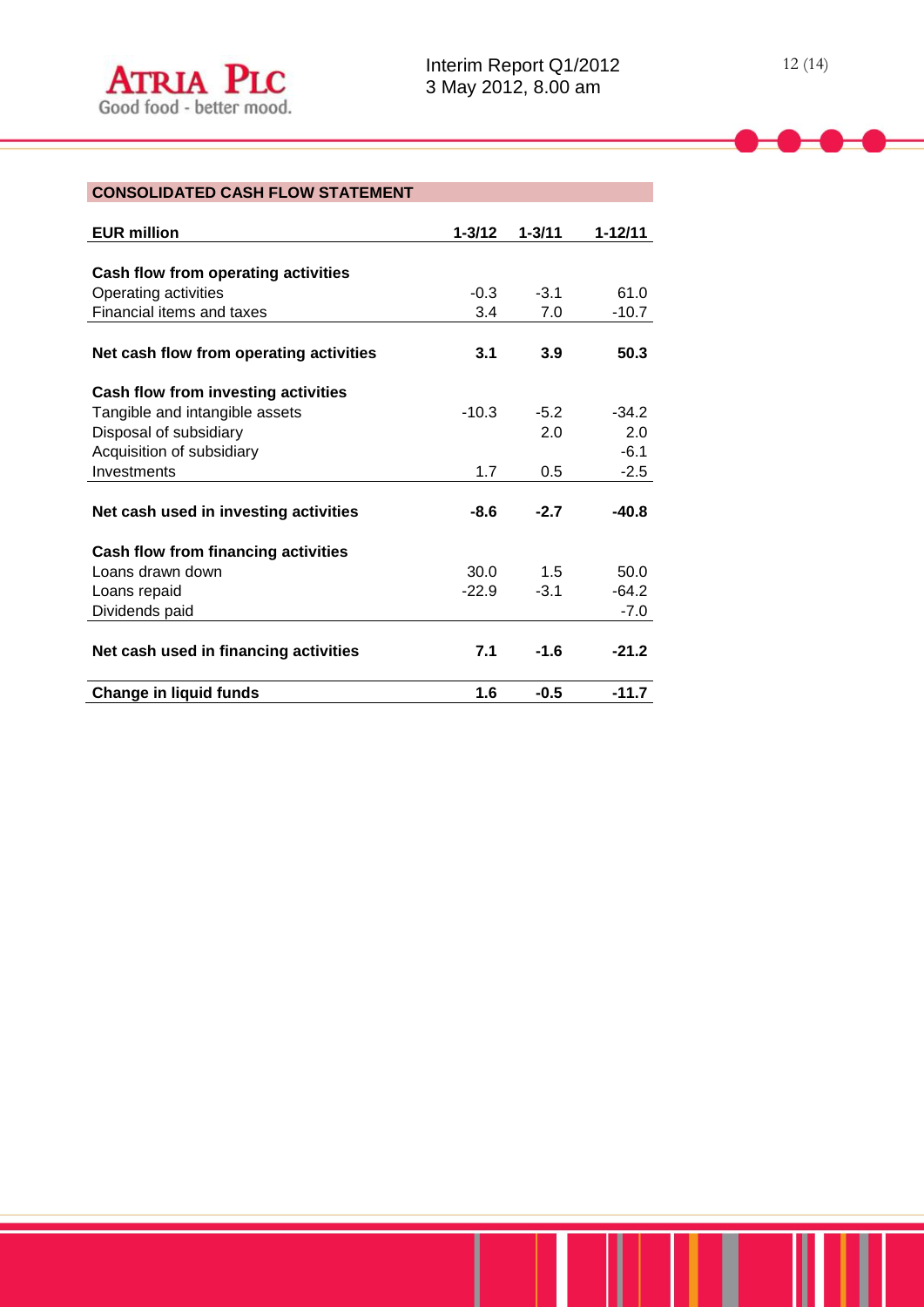| <b>EUR million</b>   | $1 - 3/12$ | $1 - 3/11$ | $1 - 12/11$ |
|----------------------|------------|------------|-------------|
|                      |            |            |             |
| <b>Net sales</b>     |            |            |             |
| Finland              | 188.5      | 186.2      | 793.7       |
| Scandinavia          | 89.5       | 87.9       | 374.9       |
| Russia               | 28.3       | 28.3       | 123.0       |
| <b>Baltic</b>        | 7.9        | 8.1        | 35.2        |
| Eliminations         | $-5.6$     | $-6.5$     | $-24.9$     |
| <b>Total</b>         | 308.6      | 304.0      | 1 301.9     |
|                      |            |            |             |
| <b>EBIT</b>          |            |            |             |
| Finland              | 5.2        | 0.6        | 19.3        |
| Scandinavia          | 0.2        | 2.3        | 13.8        |
| Russia               | $-3.3$     | $-5.6$     | $-18.9$     |
| <b>Baltic</b>        | $-0.5$     | $-0.2$     | $-2.2$      |
| Unallocated *        | $-1.4$     | $-1.3$     | $-4.1$      |
| <b>Total</b>         | 0.1        | $-4.2$     | 8.0         |
|                      |            |            |             |
| <b>Investments</b>   |            |            |             |
| Finland              | 8.0        | 2.9        | 28.7        |
| Scandinavia          | 1.4        | 1.4        | 10.5        |
| Russia               | 1.4        | 1.2        | 6.9         |
| <b>Baltic</b>        | 0.2        | 0.1        | 1.0         |
| <b>Total</b>         | 11.0       | 5.7        | 47.0        |
|                      |            |            |             |
| <b>Depreciations</b> |            |            |             |
| Finland              | 6.6        | 6.5        | 25.6        |
| Scandinavia          | 2.9        | 2.9        | 11.4        |
| Russia               | 2.6        | 2.5        | 10.1        |
| <b>Baltic</b>        | 0.7        | 0.7        | 2.8         |
| <b>Total</b>         | 12.8       | 12.6       | 50.0        |